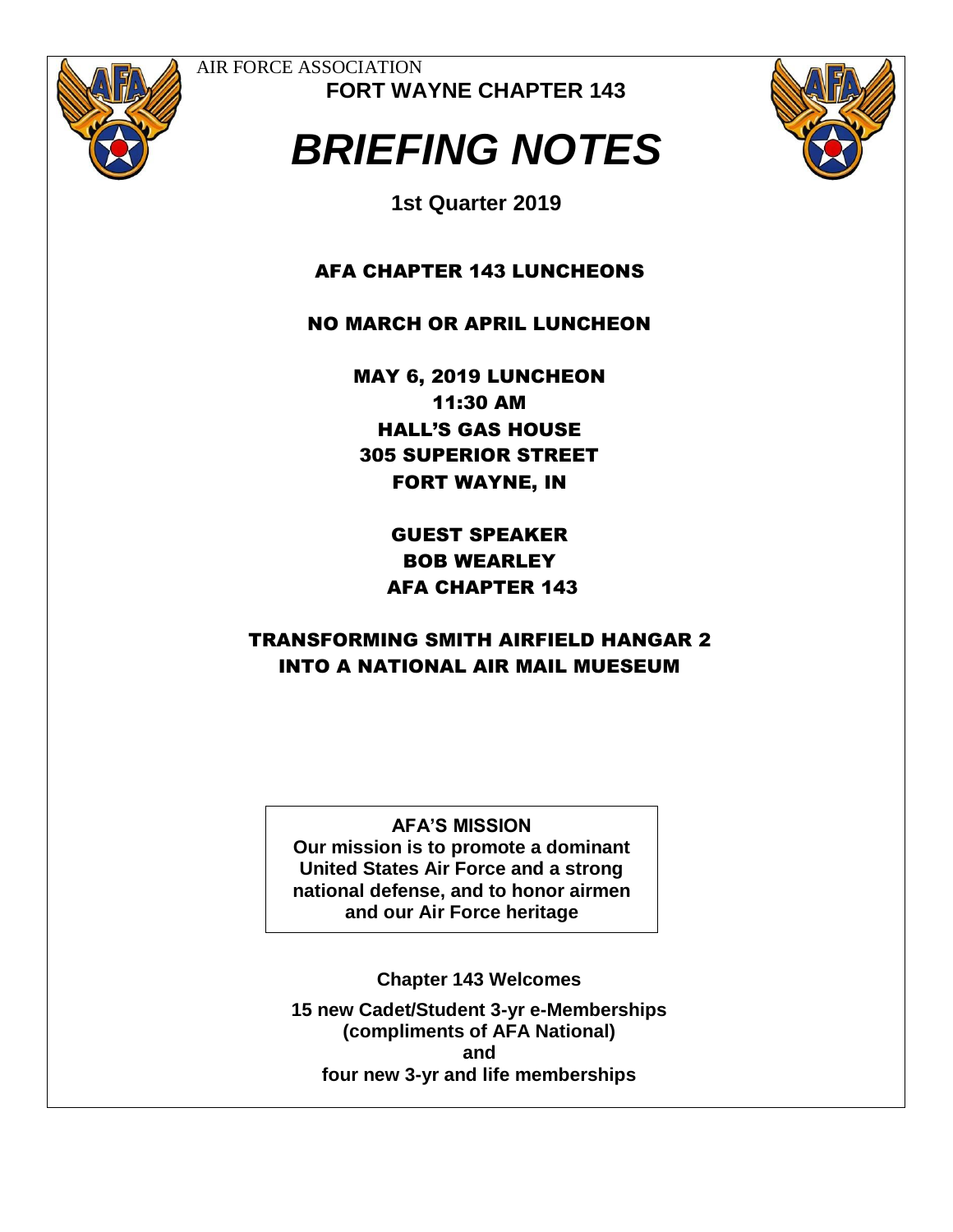

Air Force Association 1501 Lee Highway Arlington, VA 22289

#### AFA CHAPTER 143 OFFICERS

**President – Brandon Monticue 260-758-9070**

**Vice President – Jeffrey Wepner 260-246-0082**

> **Secretary – Natalie Ross 260-486-2556**

**Treasurer – Jeffrey Wepner 618-535-9457**

**VP Aerospace Education Jeffrey Wepner 260-246-0082**

**VP Communications Bill Howard 260-494-9044**

**VP Program Speakers Samuel Conte 260-432-2481**

**VP Leadership Development Bill Howard 260-494-9044**

> **VP Veterans Affairs Vacant**

**VP Community Partners Vacant**

**VP Government Relations Vacant** 

**Banquet Coordinator Vacant**

**AFA CHAPTER 143 CALENDAR Staff Meetings, 6:30 pm Smith Field Airport Terminal 902 W Ludwig Rd, Fort Wayne, IN Apr 11, May 9, Jun 13, 2019**

#### "GOLD COMMUNITY PARTNERS" Fort Wayne Chapter 143

### 25 YEARS SUPPORT

*\*The Thistle Group LLC*

#### 20+ YEARS SUPPORT

*\*Community State Bank \*Legacy Heating & Air Conditioning \*Parks Automotive Inc. \*Snyder Food Services, Inc. \*Summit City Electric*

#### 15+ YEARS SUPPORT

*\*Bushey's Windows \*Country Court Estates \*Enviro-Clean, Inc. \*Hoagland Electric \*Park Plastic Products \*The Party Stores, Hamilton, Indiana \*Zumbrun Construction*

#### 10+ YEARS SUPPORT

*\*Pizza Hut of Fort Wayne, Inc.*

#### 5+ YEARS SUPPORT

*\*Beer & Mervar Realtors \*Lindenwood Cemetery \*Stemen Align & Brake \*Wells Fargo Advisors (Paul Lyons)*

#### 1-4 YEARS SUPPORT

*\*Steffen Group*

 *Please patronize our Community Partners. Without them, our programs/projects could not be carried out.*

#### *AFA CHAPTER 143 PATRIOTISM CAMPAIGN*

*USA & STATE FLAGS ARE AVAILABLE*

*All high quality and made in America 3' x 5' for home 6' x 10' for business Other sizes also available*

> *To purchase, contact Natalie Ross 260.486.2556 afafw143@frontier.com*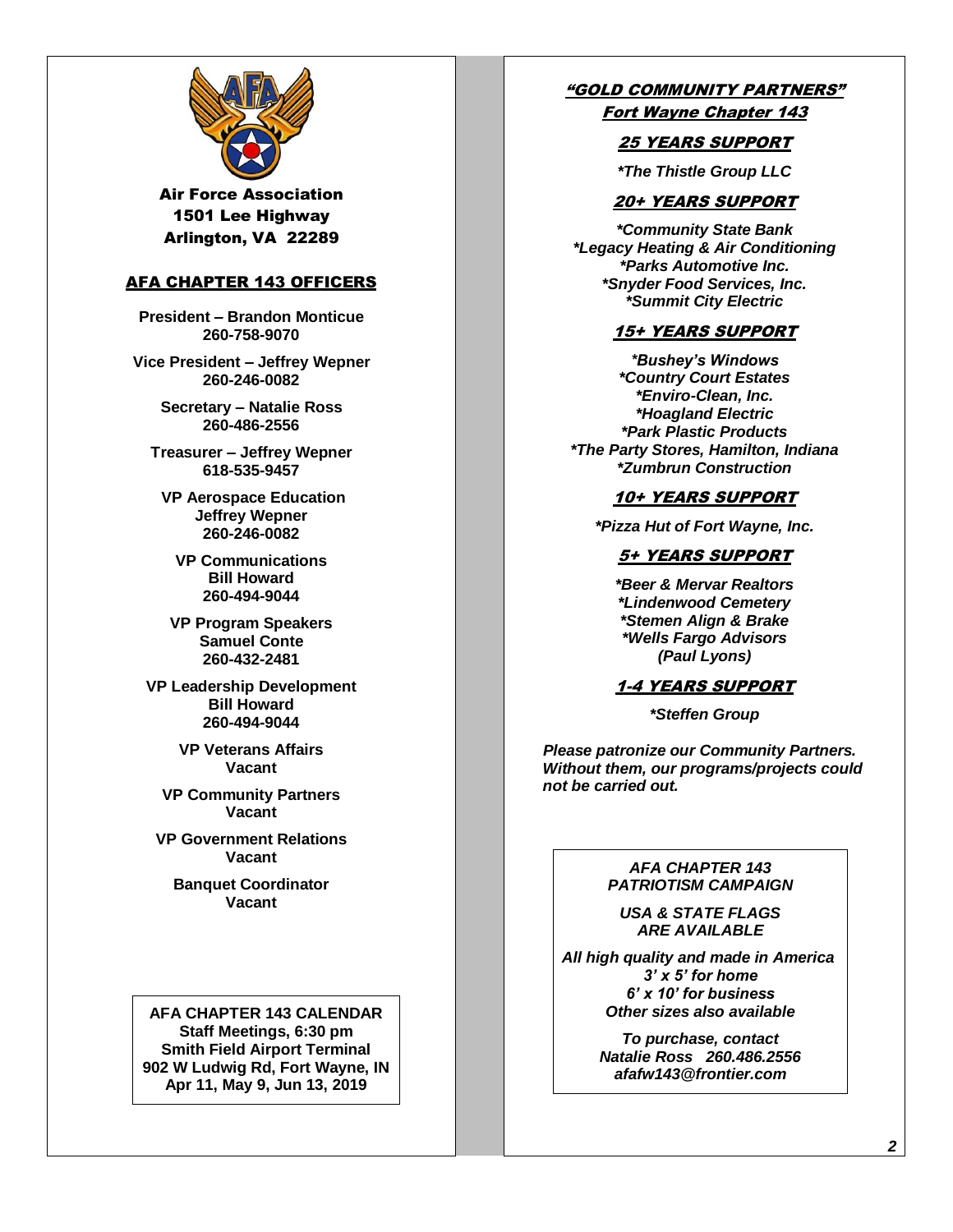**Garrett High School CyberPatriots Advanced to Gold Division Their top team placed 3rd in State Round and their 2nd team placed 7th**



**From left are coach Bill Thomas, Logan Brewer, Katline Cook, Josh Blessinger, Creigh Dircksen, Dawes Dircksen, Caleb Thimlar, Noah Dapp and Nicholas Yoder**

#### **(Article & photo contributed)**

**ARLINGTON, Virginia,— For the first time in school history, Garrett High School had two teams competing in the Gold Division during the State Round of the Air Force Association's National Youth Cyber Defense competition on January 11, 2019. Their top team placed 3rd in the State in the Gold Division and their other team finished 7th in the Gold Division. Neither team scored high enough to advance to the Semifinal Round, so they are finished competing for the season. Their next competition date will be a practice round in May.**

**Established by the AFA in 2009, CyberPatriot is designed to excite, educate, and motivate students toward careers in cyber security and other science, technology, engineering, and mathematics (STEM) disciplines critical to our nation's future. CyberPatriot's core program challenges students from across the United States and several foreign countries to find and resolve cybersecurity vulnerabilities in simulated environments.**

**The group is sponsored by Air Force Association Chapter 143 of Fort Wayne.**

#### **\*\*\*\*\*\*\*\*\*\*\*\***

**Also competing during the State Round were**

**Fort Wayne Composite Squadron Civil Air Patrol (coached by Tony Vining, Chapter 143) who placed 2 nd and 3rd in the Gold Tier**

**and Howe Military Academy Army JROTC who placed 1st in the State-level All Service Platinum Division.**

> **Congratulations, teams Chapter 143 is proud of you**

**(there were 6,387 registered teams this season)**



**Bob Wearley, AFA Chapter 143, (center) receives the 2018 Linda & Jerry Vandeveer Impact Award presented by the Allen Co. Commissioners**

**Also shown: Jerry Vandeveer (left) & Sarah Rippe, Fire-Police City-County Federal Credit Union (right)**

**(Article & photo contributed)**

**Following taken from the September 25, 2018 presentation:** 

**The Allen County Commissioners announced establishment of the award in 2016 to be presented annually to an individual or individuals who reside in Allen County and have lived a life of service to our community outside of their regular profession, in the example and tradition set by the Vandeveers.** 

**Bob is a community advocate who has worked tirelessly to keep Smith Field open. He has assisted in strengthening the Allen County Jail ministry and continues to fight for those who have succumbed to drug addiction. He now serves as president of the Allen County Jail Chaplaincy and is a board member of Faith Based Mentoring Ministries.** 

**He also served on the Fort Wayne-Allen County Airport Authority's board of directors and spent five years as marketing director for Fort Wayne International Airport.** 

**Bob retired as a lieutenant colonel after 17 years with the Air Force.**

**The ceremony was held at the Smith Airfield Hangar 2, which Bob hopes someday to have transformed into a national air mail museum. He is working with Congressman Jim Banks and Senator Todd Young and former Senator Joe Donnelly to obtain funding for a feasibility study.**

**Congratulations, Bob!**